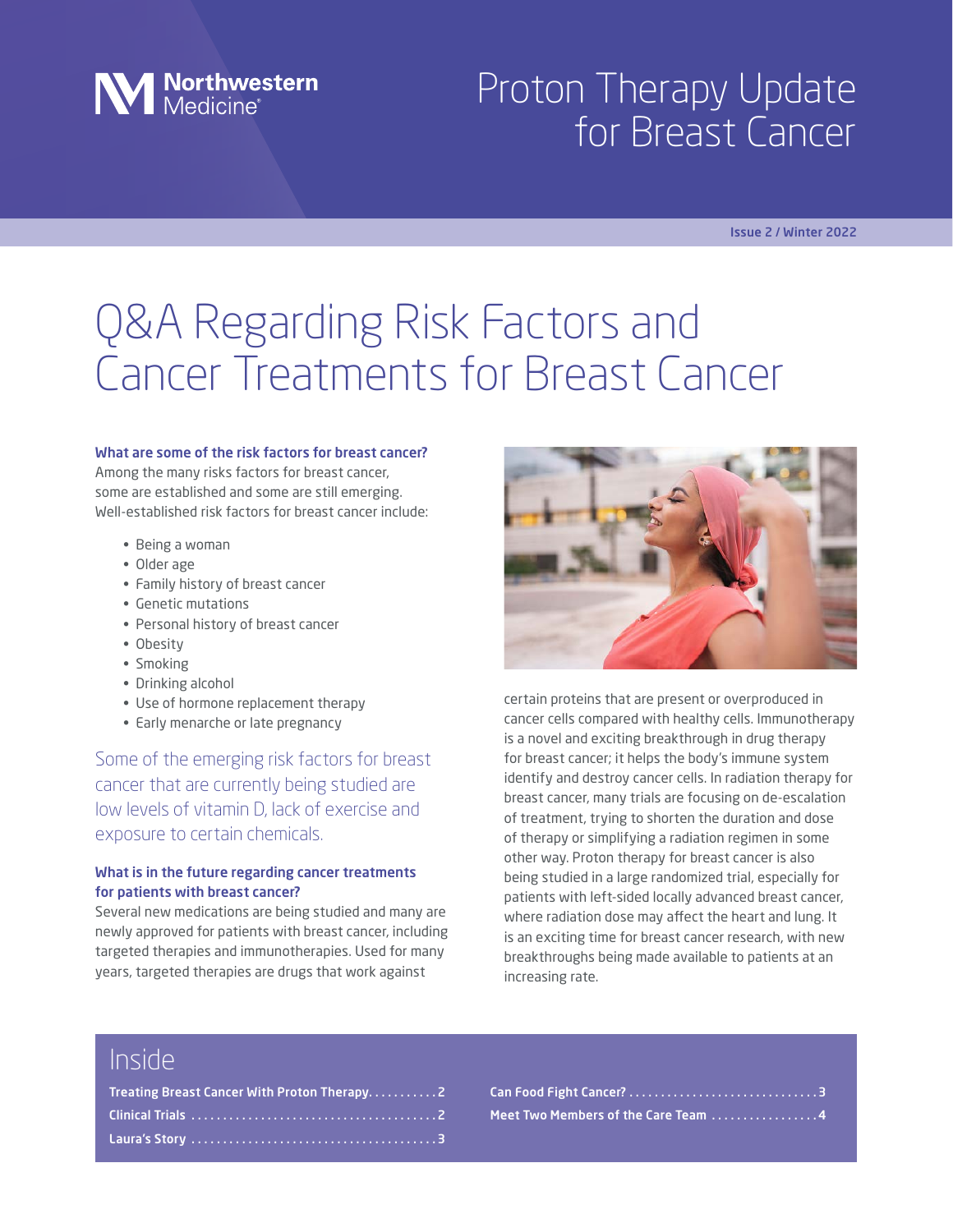#### Proton Therapy Update / Winter 2022



### Treating Breast Cancer With Proton Therapy

According to the American Cancer Society, every year more than 260,000 women are diagnosed with breast cancer. As part of an innovative cancer care network, the team at Northwestern Medicine Proton Center can help you or a loved one understand a breast cancer diagnosis and the advantages of proton therapy.

Proton therapy has unique attributes. It can be controlled with great precision that minimizes radiation exposure to healthy organs. This means that more energy goes into destroying the cancer, and less radiation is delivered to surrounding tissue. This attribute is especially important in treating left-sided breast cancer, where the treatment field may include critical organs such as the heart and the lungs.

The science behind proton therapy demonstrates its value for women who are concerned about the potential side effects from radiation treatment and underscores the impact of proton therapy as one of the latest advancements in cancer treatment.

You may be eligible for and benefit the most from proton therapy if you have the following:

- Breast cancer involving the lymph nodes
- Other risk factors that indicate the inclusion of lymph node irradiation
- A treatment plan with cardiotoxic chemotherapy, such as doxorubicin or trastuzumab
- Preexisting vascular comorbidity, cardiac disease, lung disease or increased risk of developing a secondary malignancy
- Anatomy that places healthy organs at elevated risk of radiation exposure

The Northwestern Medicine Proton Center team is dedicated to explaining all of your treatment options for breast cancer and facilitating a conversation with you, your physician and your oncologist to determine the best course of treatment for you. [LEARN MORE](https://protoncenter.nm.org/cancers-tumors-treated/breast-cancer)

### Clinical Trials

The staff at the Northwestern Medicine Proton Center is dedicated to supporting the advancement of science and care through participation in clinical research trials. Our approach to clinical trials is based on collaboration with other proton centers and increasing the knowledge of the community as a whole. This approach lets us publish findings faster and provide information to the proton community more effectively than if we were working as a single institution.

The Northwestern Medicine Proton Center is among the first to provide proton therapy cancer treatment to patients with locally advanced breast cancer who have undergone either breast-conserving surgery or mastectomy. The team is here to help you treat your breast cancer with a powerful tool that could spare healthy tissue.

2 To learn more about the breast cancer clinical trials available at Northwestern Medicine Proton Center, visit protoncenter. nm.org. [LEARN MORE](https://protoncenter.nm.org/getting-treated/clinical-trials)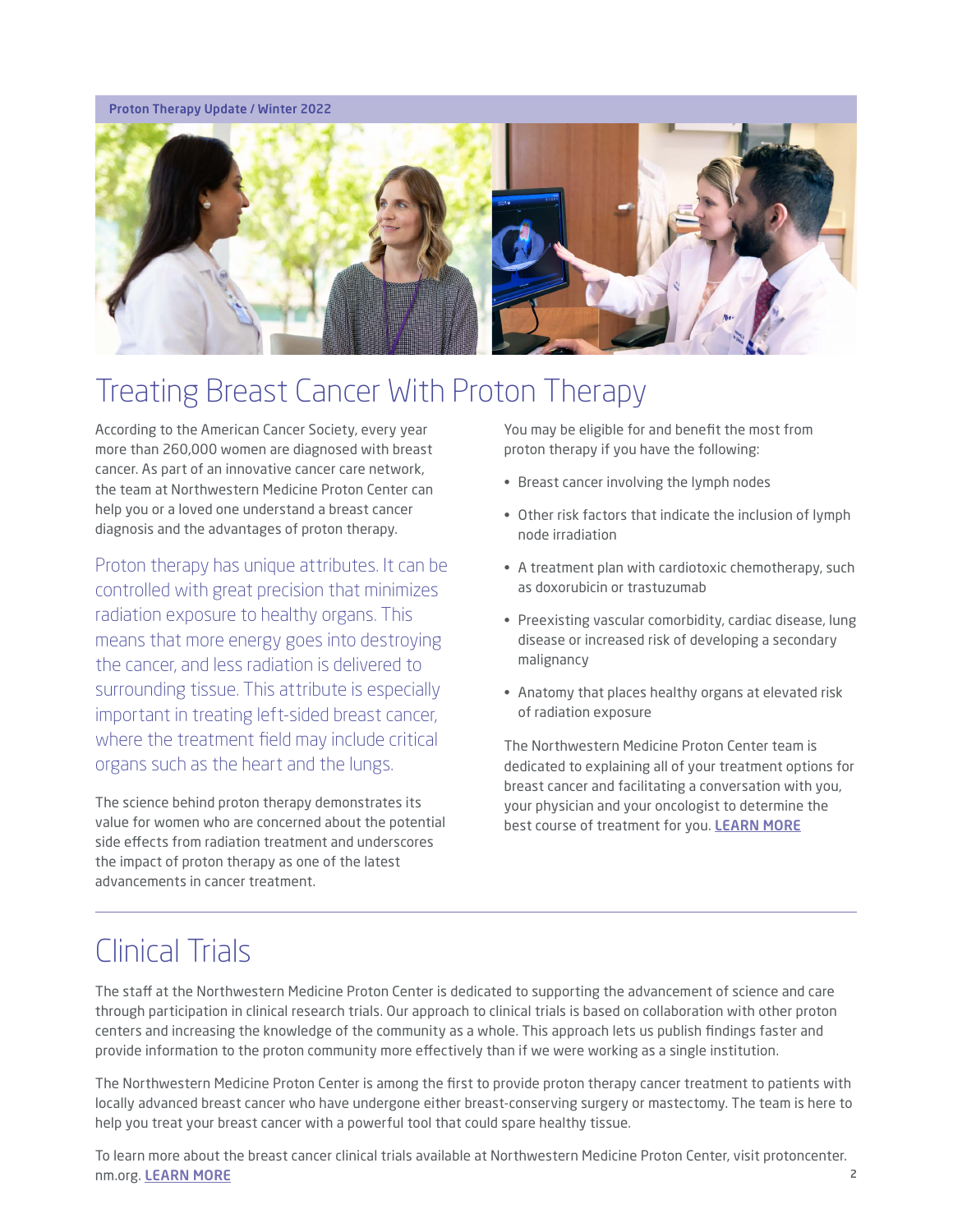## Finding the Finish Line A Nurse's Race to Breast Cancer Recovery

Laura Lundstrom, RN, has had a goal to run in all 50 states by the time she is 50 years old. But when she went to get a mammogram the day after her 43rd birthday, she had to pause that goal. She had a tumor, an invasive ductal carcinoma, in her right breast.

"I didn't have many symptoms at all, and I have no family history of breast cancer," she explains. "I was shocked."

### Choosing Proton Therapy

Laura is a registered nurse at Northwestern Medicine and has two young kids at home. She was determined to find the best treatment that would spare her any potential additional procedures. Her care was a coordinated effort by:

- [Batul Al-Zubeidy, MD](https://www.nm.org/doctors/1568725711/batul-alzubeidy-md), breast surgeon with Northwestern Medicine Regional Medical Group
- [Dragana Tomic, MD,](https://www.nm.org/doctors/1356523898/dragana-tomic-md) medical oncologist with Northwestern Medicine Regional Medical Group



Today, thanks to proton therapy, Laura is back to reaching her goal of running in all 50 states before she turns 50 years old. Read about her treatment journey. **[LEARN MORE](https://www.nm.org/healthbeat/patient-stories/finding-the-finish-line-lundstrom-breast-cancer)** 

• Arpi Thukral, MD<sup>\*</sup>, radiation oncologist at Northwestern Medicine Proton Center

Instead of removing more lymph nodes through surgery, the clinical team determined that proton therapy at Northwestern Medicine Proton Center was the best treatment option for Laura because of her young age and wanting to spare other healthy tissue near her breast.

# Can Food Fight Cancer?

Many lists identify cancer-fighting foods, but no single food group can prevent or cure cancer. However, certain foods associated with a balanced diet can strengthen your immune system and help you maintain a healthy body weight, which can be primary factors in protecting against cancer. Read answers provided by clinical dieticians at Northwestern Medicine to the following questions:

- What does the phrase "cancer-fighting foods" mean?
- What are the dangers of calling food cancer-fighting?
- What is the connection between diet and cancer?
- What is the connection between diet and a strong immune system?
- What benefits or nutrients do the following common cancer-fighting foods contain?

To see the full article, visit *[HealthBeat](https://www.nm.org/healthbeat/healthy-tips/nutrition/cancer-fighting-foods)* on nm.org.